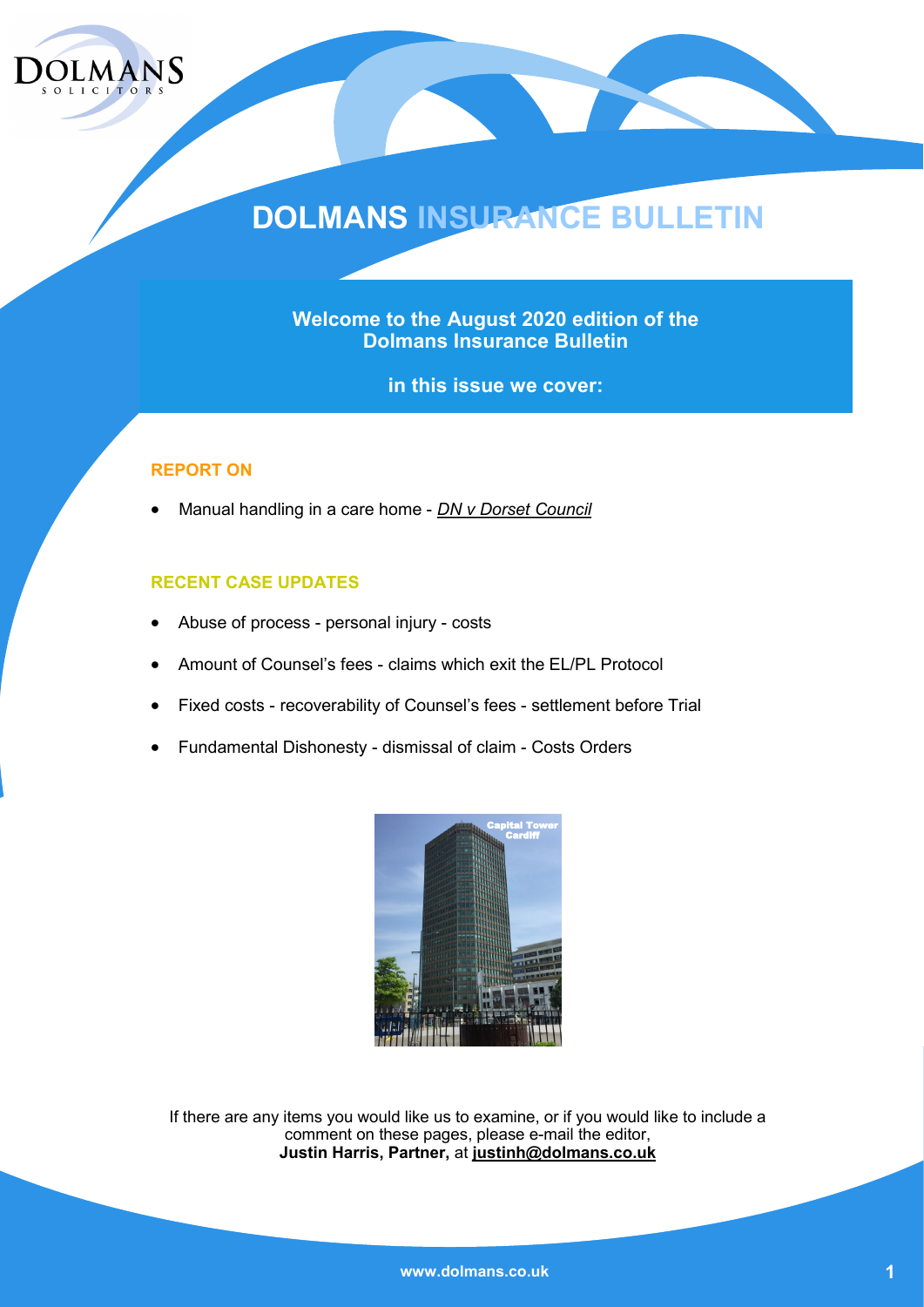

#### **Manual Handling in a Care Home**

*DN v Dorset Council*



We recently represented the Defendant Local Authority in an employers' liability claim which was virtually identical to another claim, brought by a different employee, which occurred in the same care home. The Court had to consider whether the Defendant had taken all reasonable steps to ensure that the Claimant was safe at work, or whether the first accident had placed the Defendant 'on notice', such that the Claimant's accident could have been avoided.

#### **Background**

The Claimant, aged 60, suffered an accident on 18 August 2014. She worked for the Defendant as a Care Assistant at a care home in Christchurch, Dorset. The Claimant's case was that she sustained injury when lifting a resident of the care home using a Joerns Oxford Mini 180 manual host, as the overhead hoist at the care home was broken. The Claimant said that as she attempted to lift the resident with the hoist, one of the wheels became entangled in a cable that was trailing under the bed, causing the hoist to stop suddenly, jarring the Claimant's back. The claim was brought on the basis that the Defendant failed to ensure that the overhead hoist was working, failed to ensure that there were no cables beneath the bed, had not conducted a risk assessment relating to the cables being entangled by hoist wheels, failed to reduce the risk of injury posed by the cables and did not provide adequate training.

The Defendant admitted that the Claimant suffered an injury and that the overhead hoist was not working on the day of the accident. Breach of duty and causation were in dispute. The Claimant was put to proof that the accident was caused by the hoist wheel becoming entangled in cables. It was the Defendant's case that the Claimant received sufficient manual handling training in October 2013 (9 months earlier) and was fully trained in the safe use of the hoist, specifically to ensure that the area around the hoist was clear of anything that may cause an obstruction. The mere fact that the overhead hoist was not working was irrelevant because the Defendant had already requested repair of the hoist.

The claim was allocated to the Multi-Track and the parties agreed quantum, subject to liability and any deduction for contributory negligence, in the sum of £32,500, gross of interest and repayable benefits.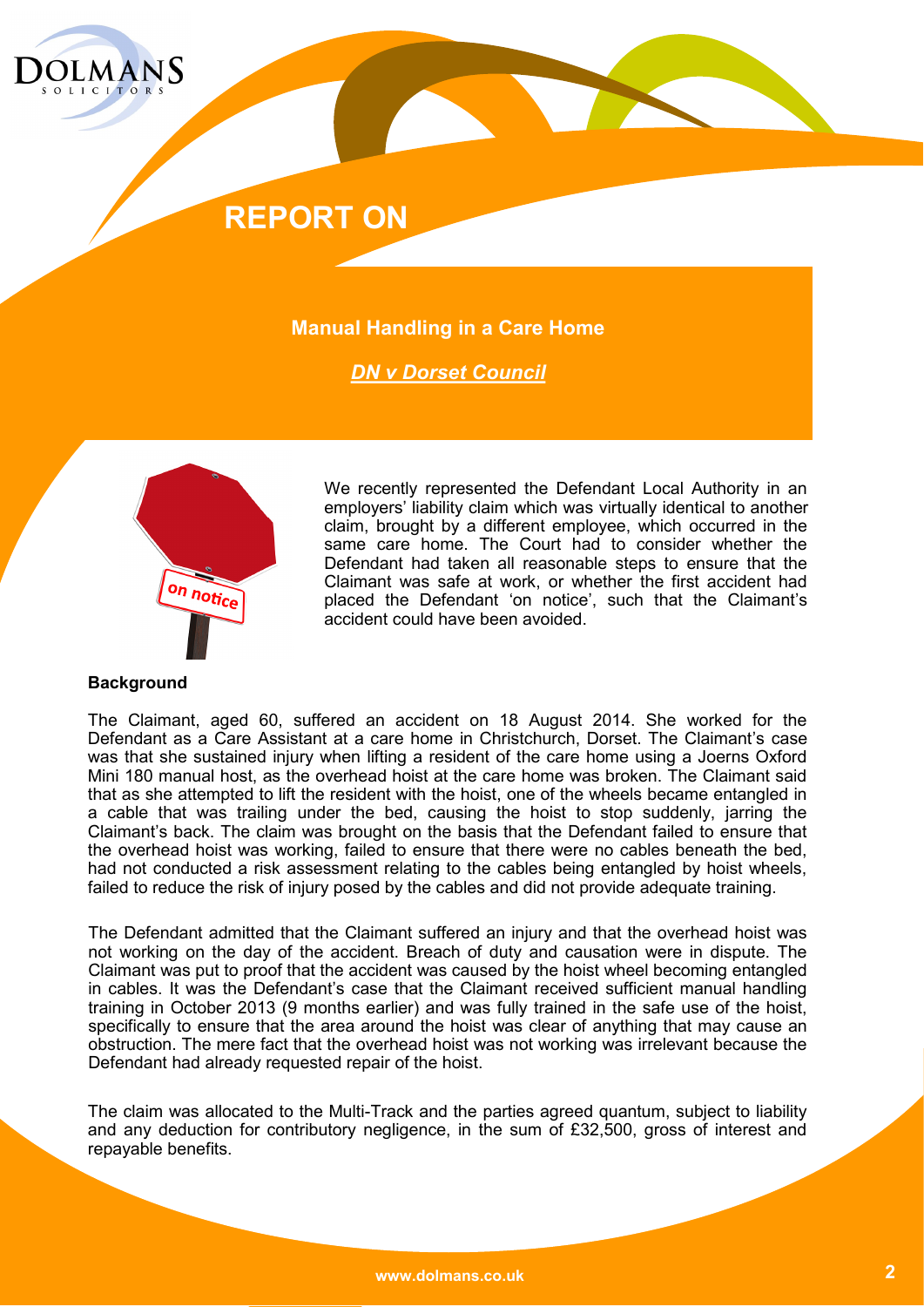

#### **The Defendant's Evidence**

An overhead hoist had been installed for use in the care home. However, the overhead hoist was out of action at the time of the Claimant's accident, having developed a fault on 13 August 2014 since last being serviced (on 11 January 2014). An engineer was called to fix the overhead hoist, which was still under warranty, but was unable to attend before 20 August 2014. The overheard hoist was put back into service on 21 August 2014, after the engineer initially misdiagnosed the problem. The Claimant's accident occurred during this period (on 18 August 2014). It was the Defendant's case that it was perfectly reasonable for the Claimant and her colleague to use the manual hoist having been fully training in its safe operation and the resident in question had been manually hoisted many times before.

The Manager of the care home provided a Witness Statement as to what she was told following the accident: *"the Claimant had become frustrated and had forced the hoist (with the resident suspended from it) over the cables".* She said *"I could see no justifiable reason why the Claimant chose to do this. This is not a practice which is allowed and, in any event, the Claimant should have checked the area was clear of cables prior to hoisting."* This evidence strongly indicated that the injury occurred when the resident was being hoisted away from the bed, suggesting that the hoist was pushed underneath the bed and over the cables. Accordingly, contrary to the Claimant's training, she had failed to check that the area under the bed was clear from obstruction prior to hoisting.

The Defendant adduced evidence from another Care Assistant who confirmed that she attended manual handling training on 7 and 8 October 2013 in the company of the Claimant and other colleagues. The training was a mixture of theory and practical training, and included use of the manual hoist. A flowchart, dated May 2012, formed the basis of the hoisting training and stated that before using a hoist, the Care Assistant must consider (amongst other things) whether the area is safe for hoisting, whether there is sufficient space and the area is free from obstacles to avoid slips, trips or falls. The flowchart emphasised that if this was not possible, the hoist must not be used and the Care Assistant must consult a supervisor.



A colleague, whom was working alongside the Claimant, also provided a Witness Statement. She said that the Claimant did not report any injuries to her, but *"expressed annoyance and frustration that the cable was in the way"*. She reported telling the Claimant that she should have moved the cable out of the way prior to hoisting. The colleague's evidence was that moving cables to safety hoist a resident was *"part and parcel of our training and our job"*.

Finally, a Health and Safety Learning and Organisational Development Adviser of the Defendant gave a Witness Statement, in which he confirmed that the Claimant was signed off as competent following a comprehensive course of training when she started working at the care home in September 2006. All carers, which included the Claimant, had been trained to conduct their own risk assessment to ensure that they could hoist in a completely safe manner.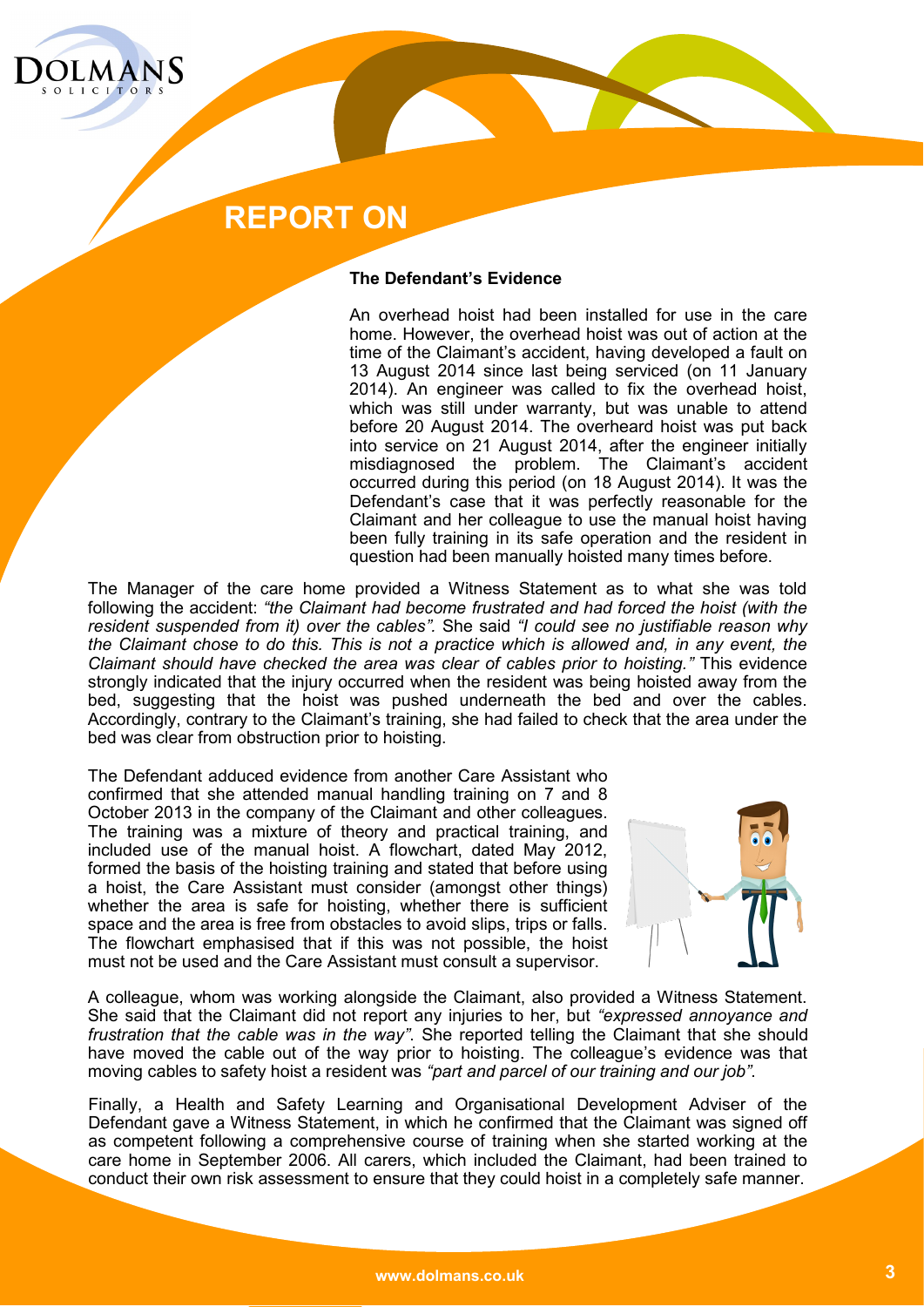

#### **Relevant Case Law**



The Defendant relied upon the case of *EM v Dorset County Council [2017]*. This was an almost identical case, involving the same Defendant (and a former colleague of the Claimant), resulting from the use of a hoist when the wheel became entangled in cables. The claim was dismissed. We obtained a copy of the Judgment and ensured it was included in the Trial Bundle. In particular, we sought to rely upon the following comments made in *EM v Dorset County Council [2017]* which, in our view, were of direct relevance to the Claimant's claim:

*"I have formed the view that it is obvious to any carer that if, carrying out a task, one encounters an obstacle, to simply continue with it without trying to find out what was going on and seeking help would be a very foolish way to proceed. And I don't form the view that this has amounted to a failure in the training to not actually tell them what common sense very clearly dictates should happen… I find that the Defendant provided good training which is properly recorded. I also find that it discharged its common law duty to provide a reasonable work environment for the Claimant. The Claimant was an experienced and trained carer and knew that she should carry out a visual risk assessment before starting a task. I find that there was no good reason for her to continue pushing against an obstacle when the hoist wouldn't go under the bed and that that was something which she did contrary to her training. I find that the workplace was reasonably safe for staff who acted in accordance with their training. I don't find that the employer could have done more to prevent this accident and, in all those circumstances, I find that the claim is dismissed."*

#### **The Trial**

The Claimant's claim was listed for a 2 day Trial in the County Court at Bournemouth & Poole. The Trial concluded in under 1 day. During her evidence, the Claimant admitted that she had received training and she was aware of the flowchart. Accordingly, the evidence of the fellow Care Assistant, as well as the colleague that was working alongside the Claimant at the time of her accident, was not required and both witnesses were stood down. The Claimant also admitted that she was aware of the presence of cables beneath the bed.

Within his Judgment, the Judge said that it would have taken no time at all for the Claimant to have checked for the cables before hoisting the resident. It was held that the manual handling training the Claimant received, in conjunction with the need to carry out a dynamic risk assessment, was suitable and sufficient. The absence of a specific risk assessment for the task of hoisting residents was not causative to the Claimant's injury and would have made no difference at all. The Judge accepted the Defendant's submission that the hoist (and cables) was located in someone's home so it was unreasonable to expect equipment to be moved and each patient had to be hoisted in their own room/home. There had to be slack in the cables to allow beds to be mobile. The Judge held that the hoist was impeded by a cable and although the Claimant suffered an unfortunate injury, the Defendant had ensured the Claimant was reasonably safe at work and the claim was dismissed. Within the Judgment, the Judge made reference to the findings made in *EM v Dorset County Council [2017]*.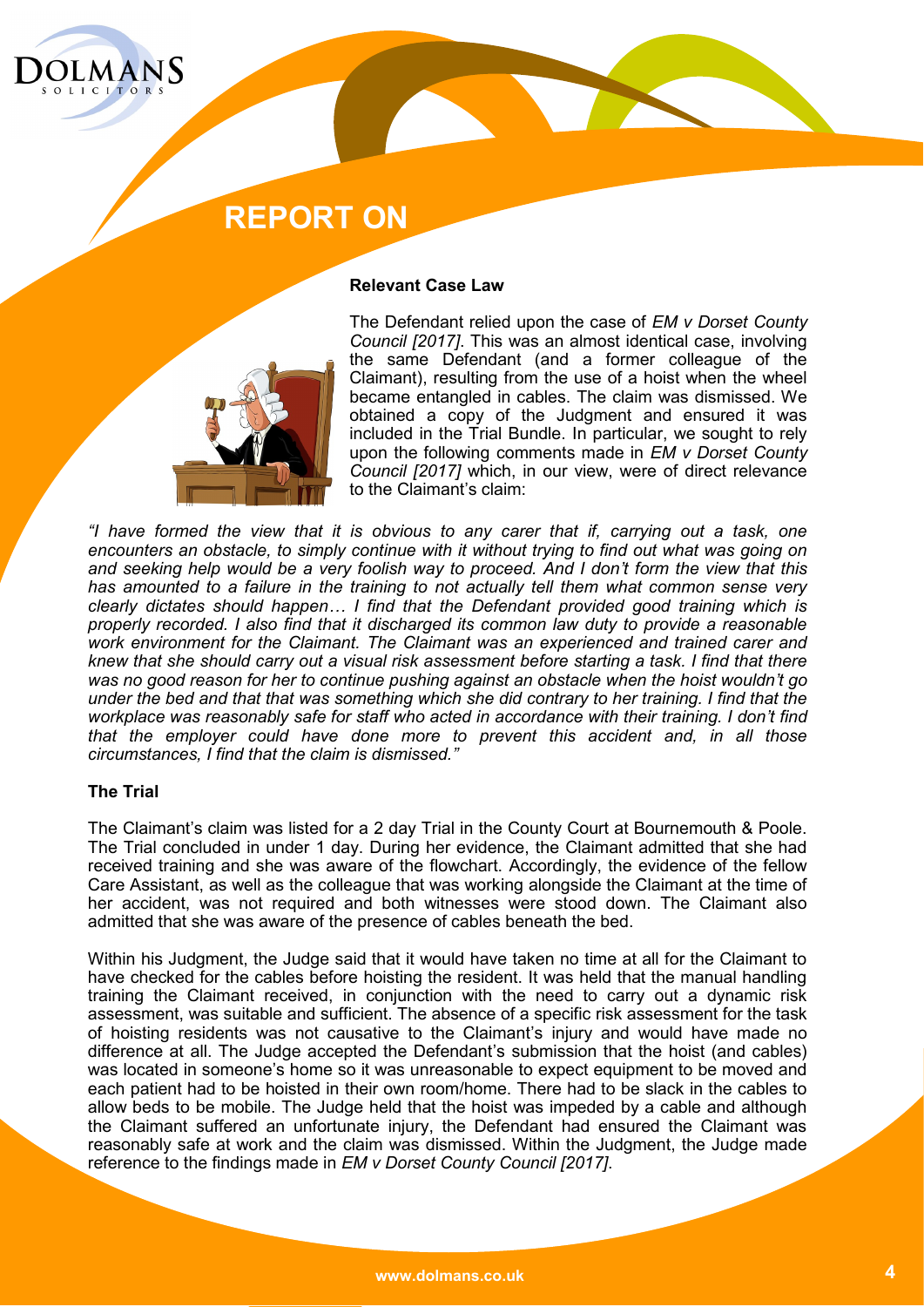

#### **Comment**

This was an excellent result for the Defendant Local Authority. With damages having been agreed at £32,500 and the Claimant's costs budgeted at £62,421, the Local Authority made a saving in excess of £90,000. The Claimant's claim was almost entirely on all fours with a previous case that we handled for the same Local Authority. We believe that having the Judgment available for the Court - which presented its own risk of alerting the Court to the previous incident - went a long way to successfully defending the Claimant's claim.

> **David Cullen Associate Dolmans Solicitors**

For further information regarding this article, please contact **David Cullen** at **davidc@dolmans.co.uk** or visit our website at **www.dolmans.co.uk**

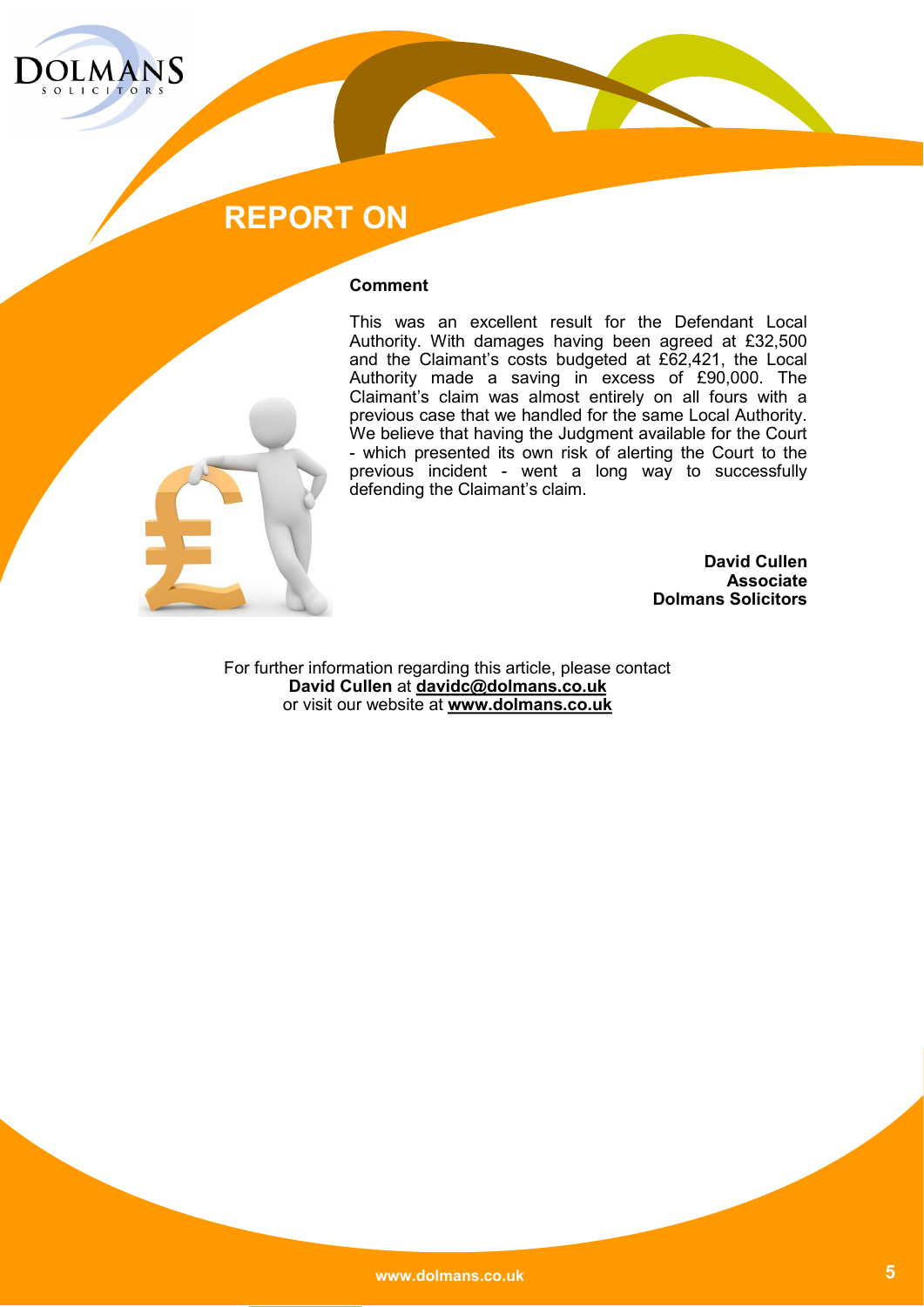

**Abuse of Process - Personal Injury - Costs**

*Barry Cable v Liverpool Victoria Insurance Co Ltd [2020] EWCA Civ 105*

The Court of Appeal overturned a decision to strike out a £2.2 million personal injury claim which remained in the RTA Portal for almost 4 years before the Claimant's solicitors sought to transfer it to the Multi-Track.

The Appellant was injured in a road traffic accident in September 2014. He instructed solicitors, but, at that stage, it was not appreciated that the claim was worth more than £25,000. The Respondent admitted liability. Due to the conduct of his solicitors, however, the claim did not progress.

The Claimant did not return to work. A neurology report in January 2017 indicated that the Claimant's condition had become chronic. In July 2017, a Claim Form was issued under Part 8, without the Stage 2 procedure under the RTA Portal having been begun. The Claim Form asked for a stay of the proceedings to enable compliance with the RTA Protocol. A stay was granted until August 2018, with the Claim Form to be sent to the Respondent by August 2017. The Claim Form was not sent until February 2018. 4 days prior to the expiry of the stay, the Appellant's solicitors said that the case was no longer suitable for the Portal. The Appellant applied to lift the stay and to proceed as a Part 7 claim. An amended Claim Form was served in the sum of £2.2 million.



At first instance, it was held that there had been an abuse of process, and the claim was struck out.

On Appeal, it was held that the District Judge had wrongly applied the test for striking out the claim, and so the Court had to consider the matter afresh.

The Judge had wrongly assumed that strike-out was the primary solution. It was primarily the delay, from July 2017 when the Appellant's solicitors had sufficient knowledge that the claim should have been issued under Part 7, which constituted the abuse of process.

There was no evidence, however, that matters would have proceeded differently if the Personal Injury Protocol had been followed a year earlier. There was no evidence of any actual prejudice to the Respondent from the failure to switch to the Personal Injury Protocol in August 2017, nor did the abuse of process affect the limitation period.

Striking out the claim was not, therefore, an appropriate proportionate sanction, especially given the prejudice to the Claimant.

The appropriate sanction was that the Appellant should pay the Respondent's costs, on the indemnity basis, up to 17 October 2018 (the date of the original hearing) and was barred from recovering interest on his Special Damages for the period up to that date.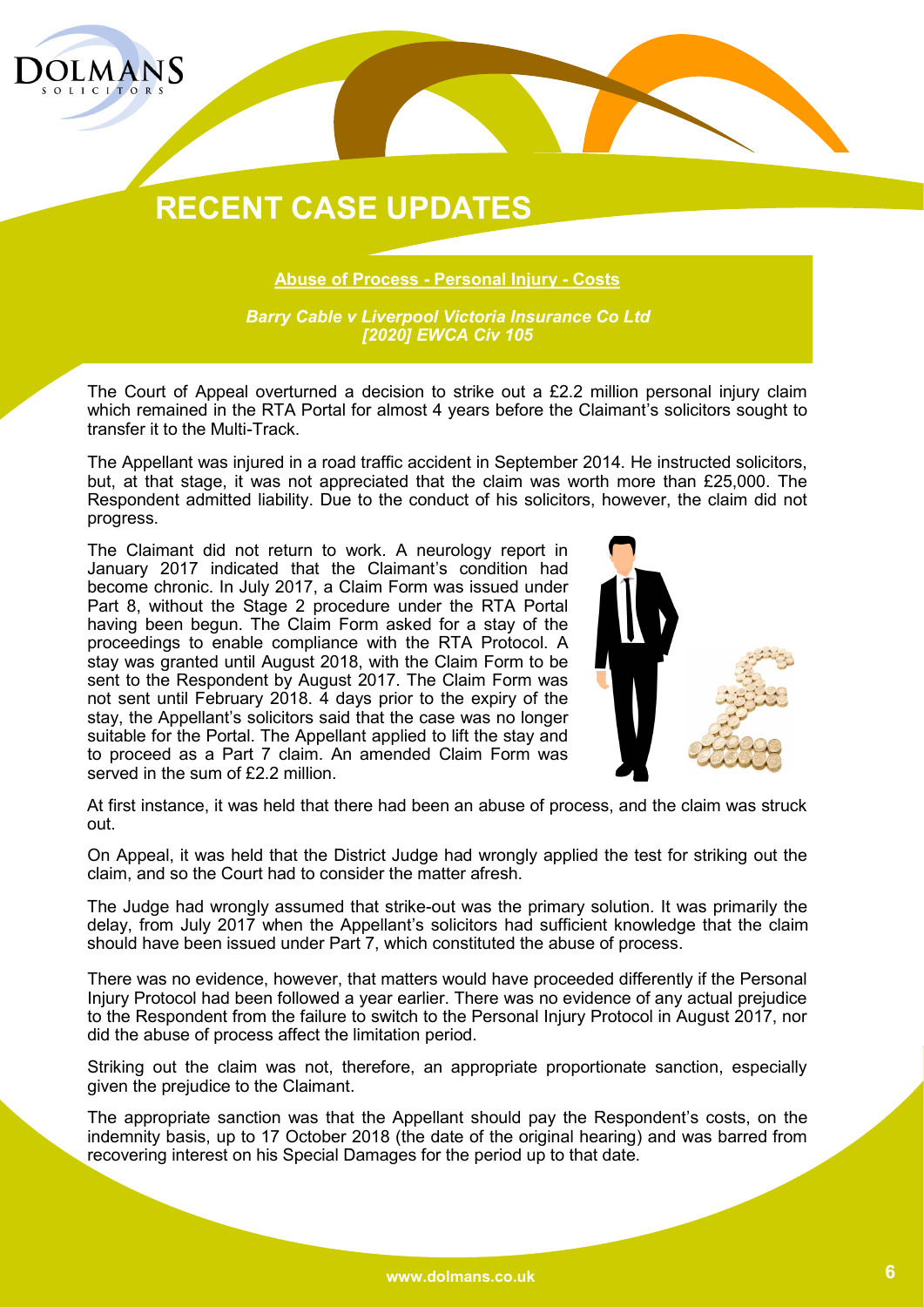

**Amount of Counsel's Fees - Claims which Exit the EL/PL Protocol**

*Finsbury Food Group plc v Dover [2020] EWHC 2176 (QB)*

The Court was required to consider whether CPR 45.29I(2)(c) fixes the quantum of Counsel's (or a specialist solicitor's) fee for an advice on valuation of the claim at £150 plus VAT in accordance with CPR 45.23B (read with Table 6A) or whether the fee for such an advice falls outside the fees fixed in CPR 45 and is subject to assessment.

The Claimant, 'C', submitted a claim under the Protocol. The Defendant, 'D', failed to respond within the requisite 30 days, so the claim exited the Protocol in September 2015. C obtained medical evidence and Counsel advised on quantum in March 2017. The claim settled for £70,000 in December 2017.



C submitted a Bill of Costs which included Counsel's fees for the advice at £650 plus VAT. D disputed entitlement to Counsel's fees on the basis that no such fee was payable where a claim had exited the Protocol and was incurred after the claim left the Protocol, as those costs were subsumed within the fixed fees. Alternatively, if Counsel's fees were recoverable, the costs were limited to £150 plus VAT. The Costs Officer rejected both arguments and assessed Counsel's fees at £500 plus VAT. D appealed. The Master dismissed the Appeal, but gave leave to appeal to the High Court.

Before the Judge, the only issue pursued by D was that CPR 45.29I(2)(c), which deals with disbursements recoverable in claims which start within the Protocol but no longer continue under it, limits the quantum of Counsel's fees to £150 plus VAT on the basis that CPR 45.29I (2)(c) refers to the EL/PL Protocol (*"the cost of any advice from … Counsel as provided for in the relevant Protocol"*) and it was, therefore, necessary, on a proper construction, to look at paragraph 7.8 of the Protocol, which permits the obtaining of Counsel's advice, and from there to paragraphs 7.41 and 7.44(4), which provide that where an advice from Counsel is justified under paragraph 7.8, a sum equal to the Type C fixed costs must be paid. By cross referencing to Table 6A, the cost of the disbursement is £150 plus VAT. D submitted that a purposive interpretation was appropriate as to leave the quantum of Counsel's fees outside the fixed costs regime would be inimical and inconsistent with the purpose of the scheme.

The Judge dismissed the Appeal. The Judge accepted C's submission that the grammatical meaning of CPR 45.29I(2)(c) was clear and unambiguous. The phrase *"as provided for in the relevant Protocol"* is not referring to the cost as provided for in the relevant Protocol, but is referring to the type of disbursement there provided. This was also the only logical construction as neither the Protocol nor the rules fix the cost of obtaining medical records or medical reports under (2). CPR 45.23B and Table 6A apply to claims settled at Stage 3 and have no application to claims which exit the Protocol. Paragraph 7.44 is concerned with costs recovery in a claim which settles at Stage 2 of the Protocol and has no application to claims outside the Protocol. The Judge did not consider that the plain wording of the provision led to an absurd outcome.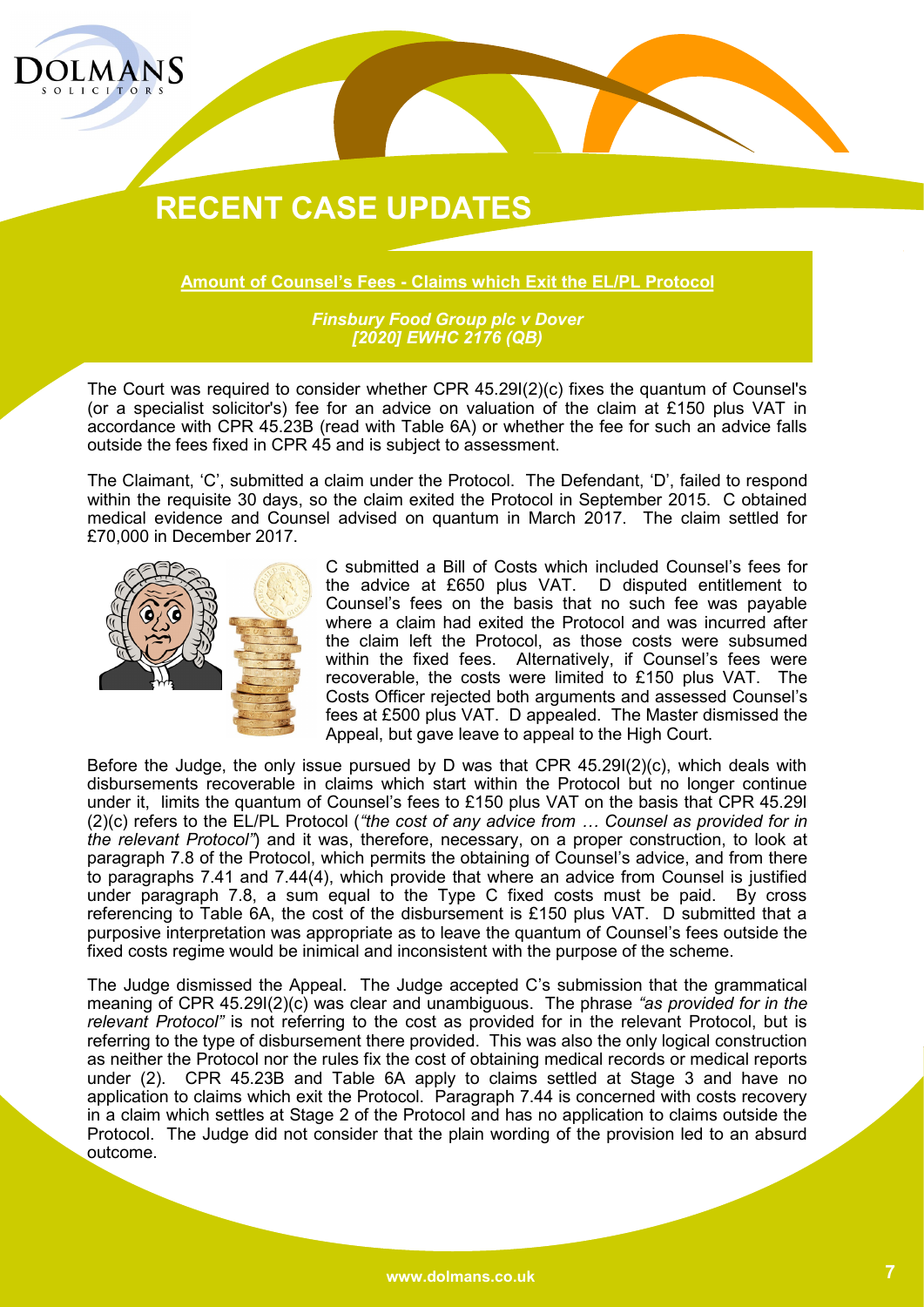

**Fixed Costs - Recoverability of Counsel's Fees - Settlement Before Trial**

*Coleman v Townsend SSCO 13.07.20*

The Claimant, 'C', commenced a claim in the Portal pursuant to the Pre-Action Protocol for Low Value Personal Injury Claims in RTAs. The Defendant, 'D', did not admit liability and the claim exited the Portal. Proceedings were issued and Directions were given, which included a Direction for Skeleton Arguments to be served 2 days prior to Trial. The claim was listed for Trial on 26 April 2018. The claim settled when C accepted D's Part 36 offer (within the 21 day relevant period) on 25 April 2018, the afternoon prior to the Trial date. C sought to recover Counsel's abated Brief fee for Trial at £852.50 and Counsel's fee for the Skeleton Argument at £370. The Costs Officer allowed the fees and D appealed.

Table 6B under CPR Part 45 deals with the fixed costs payable where a claim no longer continues under the RTA Protocol and Rule 45.29I(2) deals with disbursements. D submitted that Table 6B only permits recovery of the Trial advocacy fee where the claim is disposed of at Trial.



As regards the Court's discretion to award any other disbursement reasonably incurred due to a particular feature of the dispute under CPR 45.29I(2)(h), D submitted neither fee was reasonable or proportionate in the circumstances. C submitted that both disbursements were recoverable under CPR 45.29I(2)(h) as they had been reasonably incurred. Skeleton Arguments had been served in accordance with a Direction of the Court and Counsel had inevitably already been briefed when the case settled the day before Trial.

The Master allowed D's appeal and disallowed both fees. Table 6B sets out the recoverable costs for each stage of a claim which no longer continues under the RTA Protocol and includes all work which could reasonably be expected to be carried out at each stage. Stage C, '*If the claim is disposed of at Trial'*, specifically includes the Trial advocacy fee and, implicitly, the costs of preparing for the Trial, including a Skeleton Argument, but that stage had not been reached in this case as the day of the Trial was not yet at hand.

**Fundamental Dishonesty - Dismissal of Claim - Costs Orders**

*David Craig Pegg v David Webb (1) Allianz Insurance (2) [2020] EWHC 2095 (QB)*

Somewhat unusually, the Second Defendant in this case appealed against an Order dismissing the Claimant's claim at Trial, but on the ground that, despite dismissing the claim, the Judge ordered the Defendants to pay 60% of the Claimant's costs. The reason for the unusual Costs Order was that the Second Defendant (who had conduct of the Defence) had run a case of Fundamental Dishonesty against the Claimant, and this had meant that what would otherwise have been a 1 day Fast Track Trial became a 2 day Multi-Track claim.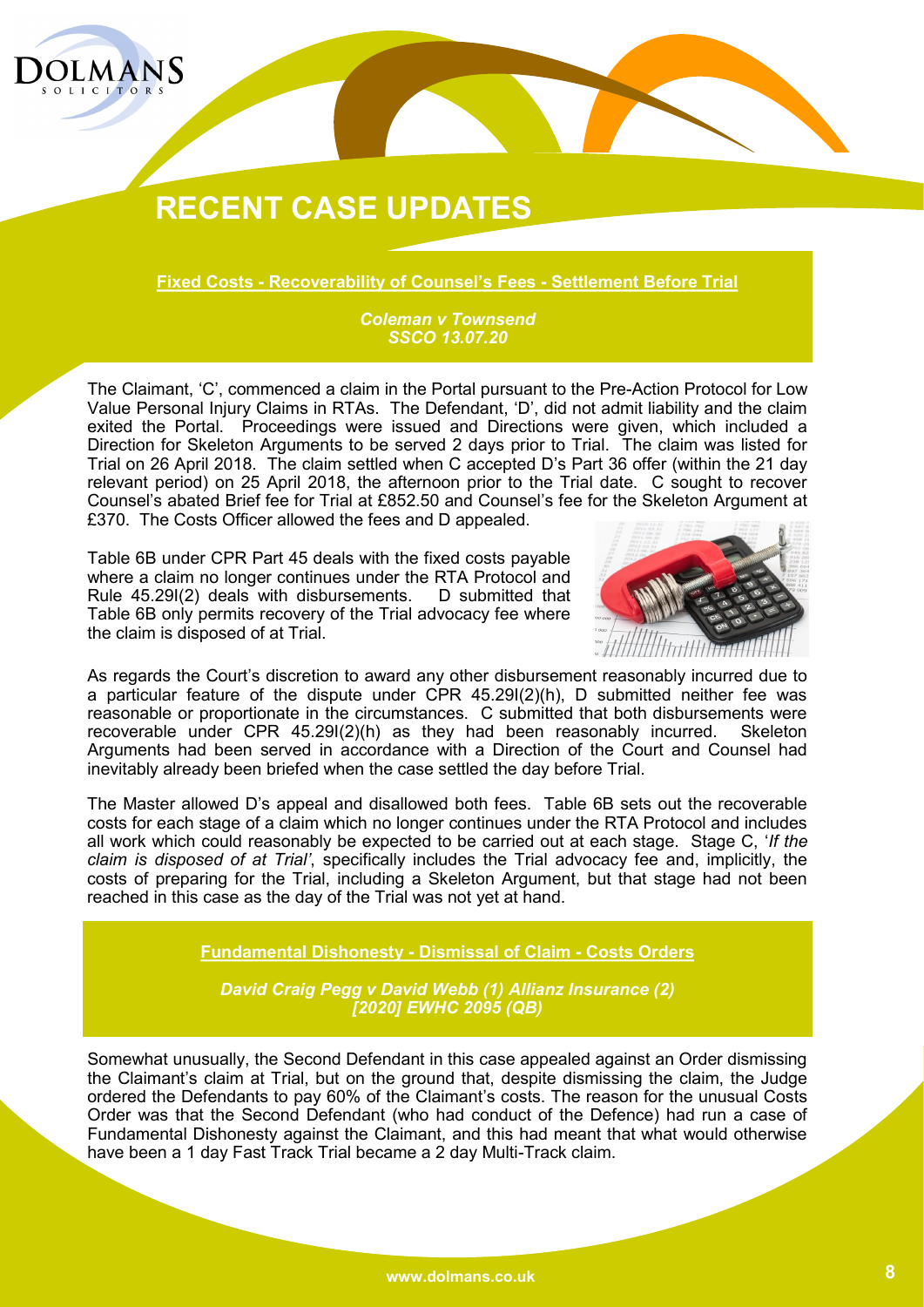

The Claimant was the front seat passenger in a vehicle which was involved in a collision with the Frist Defendant. The collision was wholly the fault of the First Defendant. The claim was for the injury and losses alleged by the Claimant to have been suffered as a result of the accident. At Trial, the Claimant relied upon a medical report from a Dr Shakir, in which Dr Shakir gave a longevity to the injuries of 6 months post-accident. This evidence was adopted by the Claimant in his Claim Form and Witness Statement.

The principle line of the Defence was that this was a bogus claim based upon a collision which never happened or, if it did occur, was contrived between the parties. Having heard the evidence, the Trial Judge concluded that the Claimant had proved his case and that there was a genuine collision. He found it was not a dishonest claim. However, the Judge acceded the Defendants' submissions that there had been a failure on the part of the Claimant to give Dr Shakir relevant information and what he had told Dr Shakir about the longevity of the injuries was inconsistent with his own evidence at Trial, such that no reliance could be placed upon Dr Shakir's report and, without medical support, the Claimant's claim had to fail. Despite this, the Trial Judge did not make a finding of Fundamental Dishonesty.

On Appeal, it was found that there were factors which pointed strongly, if not inextricably, to the conclusion that the Claimant had been dishonest in his presentation of his injuries to Dr Shakir and also to the Court. The Trial Judge had failed to deal with these factors, either adequately, or in some cases at all:

- The Claimant sought no medical assistance at all after the index accident.
- A month after the index accident, the Claimant injured his back after having a fall when he "rolled his quad bike"; the Claimant failed to inform Dr Shakir of this.
- The position was aggravated by two positive lies told by the Claimant to Dr Shakir; that he was still feeling the effects of his injuries and his treatment was ongoing.
- The Claimant compounded his dishonesty towards Dr Shakir by lying in his Claim Form and Witness Statement.

The Appeal Judge, therefore, concluded that no Judge could reasonably have failed to come to the conclusion that the claim for damages as presented by the Claimant was fundamentally dishonest. Accordingly, he agreed that the Claimant's claim should be dismissed.

The original Costs Order was set aside and the Claimant was ordered to pay 70% of the Defendant's costs on the indemnity basis. The claim was reduced from 100% because a significant part of the evidence and Court time had been spent determining whether the accident was bogus (and the Defendants had not succeeded in these allegations).



For further information on any of the above cases, please contact:

**Amanda Evans** at **amandae@dolmans.co.uk** or **Judith Blades** at **judithb@dolmans.co.uk**